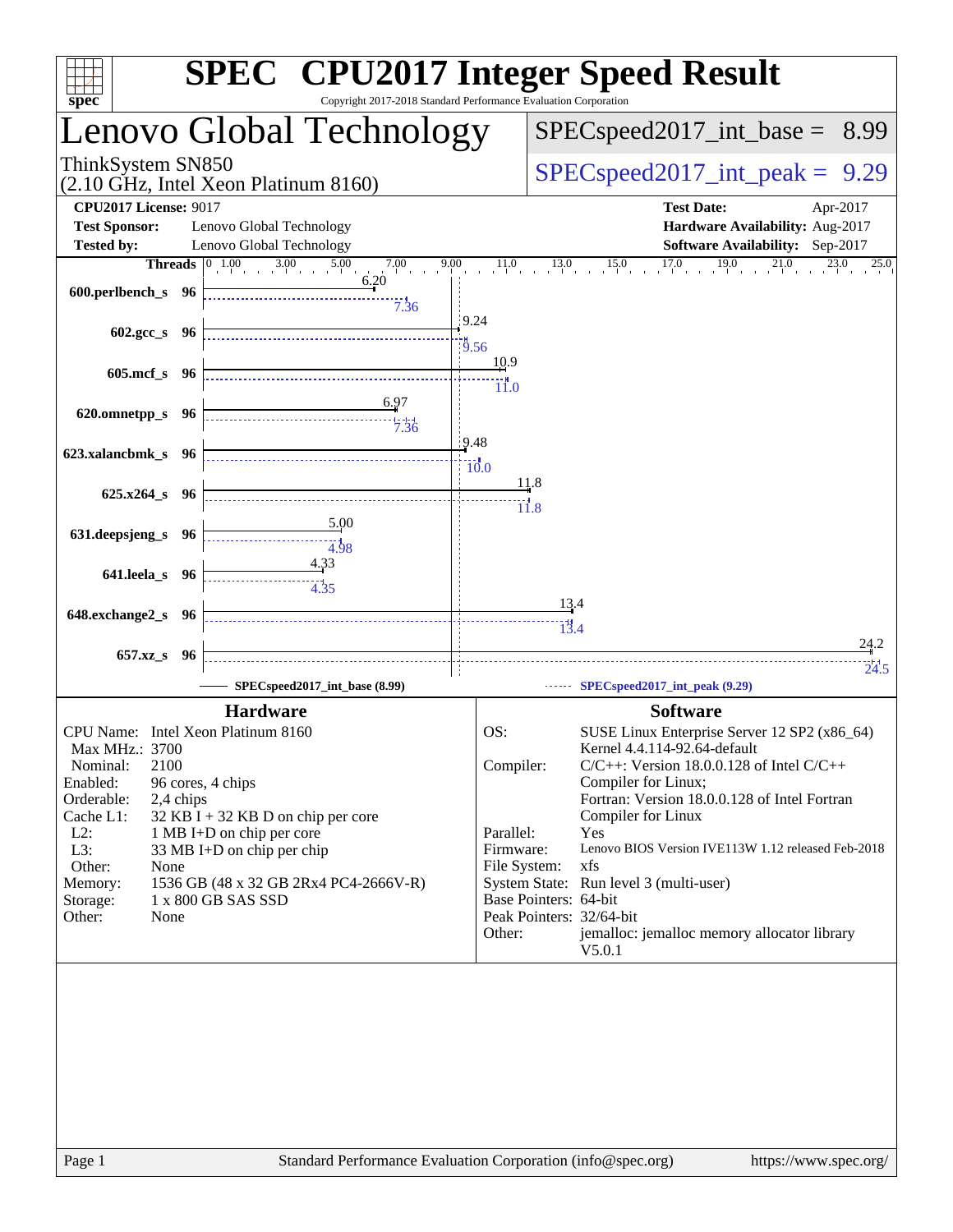

# Lenovo Global Technology

(2.10 GHz, Intel Xeon Platinum 8160)

ThinkSystem SN850<br>  $SPECspeed2017$  int\_peak = 9.29  $SPECspeed2017\_int\_base = 8.99$ 

**[Test Sponsor:](http://www.spec.org/auto/cpu2017/Docs/result-fields.html#TestSponsor)** Lenovo Global Technology **[Hardware Availability:](http://www.spec.org/auto/cpu2017/Docs/result-fields.html#HardwareAvailability)** Aug-2017 **[Tested by:](http://www.spec.org/auto/cpu2017/Docs/result-fields.html#Testedby)** Lenovo Global Technology **[Software Availability:](http://www.spec.org/auto/cpu2017/Docs/result-fields.html#SoftwareAvailability)** Sep-2017

**[CPU2017 License:](http://www.spec.org/auto/cpu2017/Docs/result-fields.html#CPU2017License)** 9017 **[Test Date:](http://www.spec.org/auto/cpu2017/Docs/result-fields.html#TestDate)** Apr-2017

### **[Results Table](http://www.spec.org/auto/cpu2017/Docs/result-fields.html#ResultsTable)**

|                                      | <b>Base</b>    |                |       |                | <b>Peak</b> |                |       |                |                |              |                |              |                |                   |
|--------------------------------------|----------------|----------------|-------|----------------|-------------|----------------|-------|----------------|----------------|--------------|----------------|--------------|----------------|-------------------|
| <b>Benchmark</b>                     | <b>Threads</b> | <b>Seconds</b> | Ratio | <b>Seconds</b> | Ratio       | <b>Seconds</b> | Ratio | <b>Threads</b> | <b>Seconds</b> | <b>Ratio</b> | <b>Seconds</b> | <b>Ratio</b> | <b>Seconds</b> | <b>Ratio</b>      |
| $600.$ perlbench $\mathsf{S}$        | 96             | 286            | 6.20  | 285            | 6.22        | 288            | 6.15  | 96             | 240            | 7.39         | 241            | 7.36         | 242            | 7.34              |
| $602.\text{gcc}\_\text{s}$           | 96             | 431            | 9.24  | 431            | 9.23        | 430            | 9.26  | 96             | 420            | 9.48         | 417            | 9.56         | 416            | 9.57              |
| $605$ .mcf s                         | 96             | 440            | 10.7  | 431            | 10.9        | 430            | 11.0  | 96             | 428            | <b>11.0</b>  | 428            | 11.0         | 431            | 1.0               |
| 620.omnetpp_s                        | 96             | 235            | 6.93  | 234            | 6.97        | 232            | 7.03  | 96             | 222            | 7.36         | 213            | 7.65         | 235            | 6.95              |
| 623.xalancbmk s                      | 96             | 149            | 9.53  | 149            | 9.48        | 150            | 9.46  | 96             | 142            | <b>10.0</b>  | 142            | 9.97         | 141            | 10.0 <sub>l</sub> |
| 625.x264 s                           | 96             | 149            | 11.8  | 149            | 11.8        | 150            | 11.8  | 96             | 150            | 11.8         | 149            | 11.8         | 149            | <b>11.8</b>       |
| 631.deepsjeng_s                      | 96             | 287            | 5.00  | 287            | 5.00        | 286            | 5.01  | 96             | 288            | 4.98         | 287            | 4.99         | 288            | 4.98              |
| 641.leela s                          | 96             | 394            | 4.33  | 394            | 4.33        | 394            | 4.33  | 96             | 393            | 4.35         | 393            | 4.34         | 392            | 4.35              |
| 648.exchange2_s                      | 96             | 220            | 13.4  | 221            | 13.3        | 219            | 13.4  | 96             | 220            | 13.4         | 220            | 13.4         | 222            | 13.2              |
| $657.xz$ <sub>S</sub>                | 96             | 255            | 24.2  | 256            | 24.2        | 255            | 24.2  | 96             | 255            | 24.2         | 252            | 24.5         | 252            | 24.5              |
| $SPECspeed2017\_int\_base =$<br>8.99 |                |                |       |                |             |                |       |                |                |              |                |              |                |                   |

**[SPECspeed2017\\_int\\_peak =](http://www.spec.org/auto/cpu2017/Docs/result-fields.html#SPECspeed2017intpeak) 9.29**

Results appear in the [order in which they were run.](http://www.spec.org/auto/cpu2017/Docs/result-fields.html#RunOrder) Bold underlined text [indicates a median measurement](http://www.spec.org/auto/cpu2017/Docs/result-fields.html#Median).

### **[Operating System Notes](http://www.spec.org/auto/cpu2017/Docs/result-fields.html#OperatingSystemNotes)**

Stack size set to unlimited using "ulimit -s unlimited"

### **[General Notes](http://www.spec.org/auto/cpu2017/Docs/result-fields.html#GeneralNotes)**

Environment variables set by runcpu before the start of the run: LD\_LIBRARY\_PATH = "/home/cpu2017.1.0.2.ic18.0/lib/ia32:/home/cpu2017.1.0.2.ic18.0/lib/intel64" LD\_LIBRARY\_PATH = "\$LD\_LIBRARY\_PATH:/home/cpu2017.1.0.2.ic18.0/je5.0.1-32:/home/cpu2017.1.0.2.ic18.0/je5.0.1-64" OMP\_STACKSIZE = "192M"

 Binaries compiled on a system with 1x Intel Core i7-4790 CPU + 32GB RAM memory using Redhat Enterprise Linux 7.4 Transparent Huge Pages enabled by default Prior to runcpu invocation Filesystem page cache synced and cleared with: sync; echo 3> /proc/sys/vm/drop\_caches jemalloc: configured and built at default for 32bit (i686) and 64bit (x86\_64) targets; jemalloc: built with the RedHat Enterprise 7.4, and the system compiler gcc 4.8.5; jemalloc: sources avilable from jemalloc.net or <https://github.com/jemalloc/jemalloc/releases> Yes: The test sponsor attests, as of date of publication, that CVE-2017-5754 (Meltdown) is mitigated in the system as tested and documented. Yes: The test sponsor attests, as of date of publication, that CVE-2017-5753 (Spectre variant 1) is mitigated in the system as tested and documented. Yes: The test sponsor attests, as of date of publication, that CVE-2017-5715 (Spectre variant 2) is mitigated in the system as tested and documented.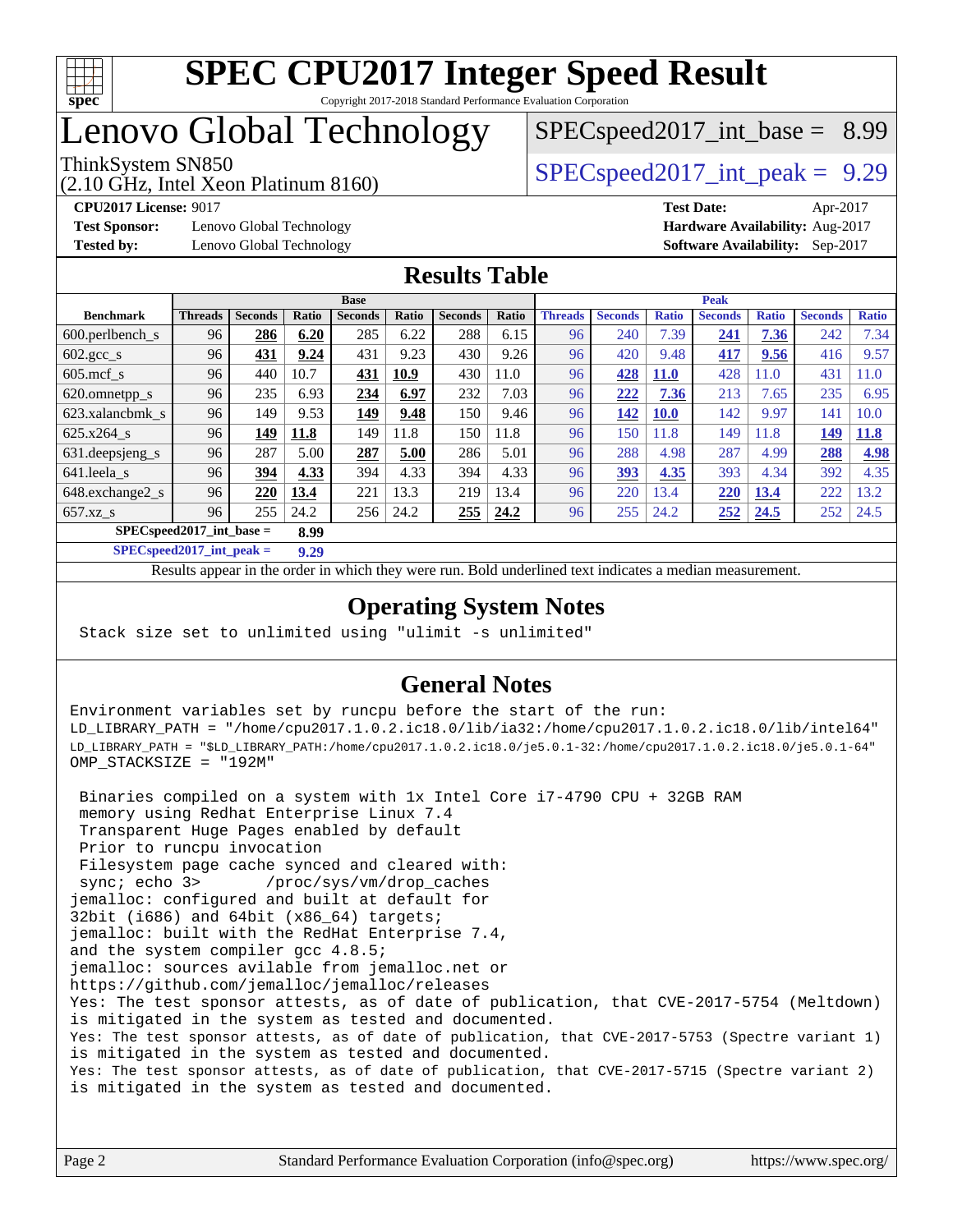

# Lenovo Global Technology

 $SPEC speed2017\_int\_base = 8.99$ 

(2.10 GHz, Intel Xeon Platinum 8160)

ThinkSystem SN850<br>  $SPECspeed2017$  int\_peak = 9.29

**[Test Sponsor:](http://www.spec.org/auto/cpu2017/Docs/result-fields.html#TestSponsor)** Lenovo Global Technology **[Hardware Availability:](http://www.spec.org/auto/cpu2017/Docs/result-fields.html#HardwareAvailability)** Aug-2017 **[Tested by:](http://www.spec.org/auto/cpu2017/Docs/result-fields.html#Testedby)** Lenovo Global Technology **[Software Availability:](http://www.spec.org/auto/cpu2017/Docs/result-fields.html#SoftwareAvailability)** Sep-2017

**[CPU2017 License:](http://www.spec.org/auto/cpu2017/Docs/result-fields.html#CPU2017License)** 9017 **[Test Date:](http://www.spec.org/auto/cpu2017/Docs/result-fields.html#TestDate)** Apr-2017

### **[Platform Notes](http://www.spec.org/auto/cpu2017/Docs/result-fields.html#PlatformNotes)**

Page 3 Standard Performance Evaluation Corporation [\(info@spec.org\)](mailto:info@spec.org) <https://www.spec.org/> BIOS configuration: Choose Operating Mode set to Maximum Performance Hyper-Threading set to Disable DCU Streamer Prefetcher set to Disable MONITOR/MWAIT set to Enable DCA set to Enable Stale AtoS set to Enable LLC dead line alloc set to Disable Sysinfo program /home/cpu2017.1.0.2.ic18.0/bin/sysinfo Rev: r5797 of 2017-06-14 96c45e4568ad54c135fd618bcc091c0f running on SN850-01 Mon Apr 24 16:42:59 2017 SUT (System Under Test) info as seen by some common utilities. For more information on this section, see <https://www.spec.org/cpu2017/Docs/config.html#sysinfo> From /proc/cpuinfo model name : Intel(R) Xeon(R) Platinum 8160 CPU @ 2.10GHz 4 "physical id"s (chips) 96 "processors" cores, siblings (Caution: counting these is hw and system dependent. The following excerpts from /proc/cpuinfo might not be reliable. Use with caution.) cpu cores : 24 siblings : 24 physical 0: cores 0 1 2 3 4 5 8 9 10 11 12 13 16 17 18 19 20 21 24 25 26 27 28 29 physical 1: cores 0 1 2 3 4 5 8 9 10 11 12 13 16 17 18 19 20 21 24 25 26 27 28 29 physical 2: cores 0 1 2 3 4 5 8 9 10 11 12 13 16 17 18 19 20 21 24 25 26 27 28 29 physical 3: cores 0 1 2 3 4 5 8 9 10 11 12 13 16 17 18 19 20 21 24 25 26 27 28 29 From lscpu: Architecture: x86\_64 CPU op-mode(s): 32-bit, 64-bit Byte Order: Little Endian CPU(s): 96 On-line CPU(s) list: 0-95 Thread(s) per core: 1 Core(s) per socket: 24 Socket(s): 4 NUMA node(s): 4 Vendor ID: GenuineIntel CPU family: 6 Model: 85 Model name: Intel(R) Xeon(R) Platinum 8160 CPU @ 2.10GHz Stepping: 4 CPU MHz: 2095.088 BogoMIPS: 4190.17 Virtualization: VT-x **(Continued on next page)**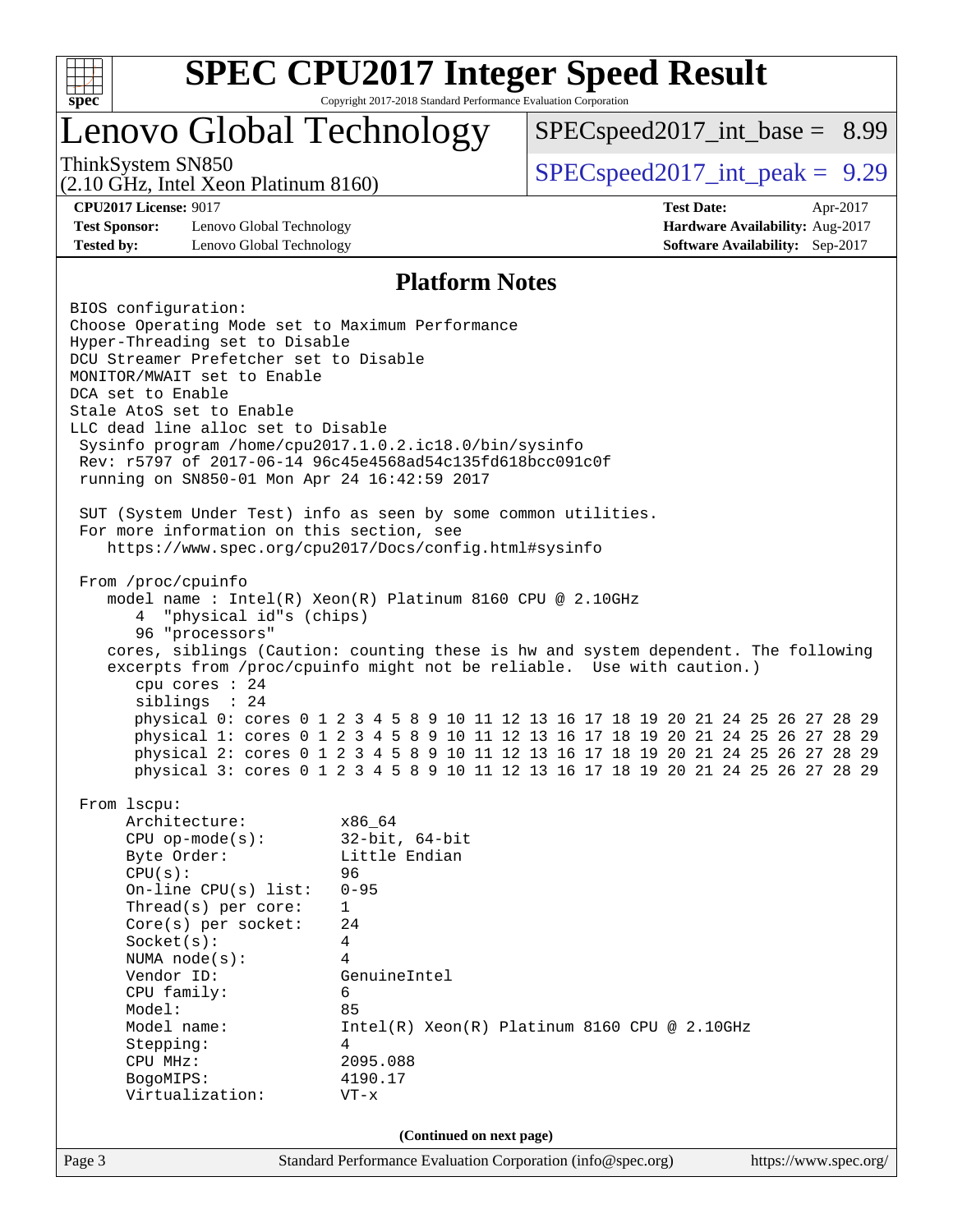

Lenovo Global Technology

 $SPECspeed2017\_int\_base = 8.99$ 

(2.10 GHz, Intel Xeon Platinum 8160)

ThinkSystem SN850<br>  $SPECspeed2017$  int\_peak = 9.29

**[CPU2017 License:](http://www.spec.org/auto/cpu2017/Docs/result-fields.html#CPU2017License)** 9017 **[Test Date:](http://www.spec.org/auto/cpu2017/Docs/result-fields.html#TestDate)** Apr-2017

**[Test Sponsor:](http://www.spec.org/auto/cpu2017/Docs/result-fields.html#TestSponsor)** Lenovo Global Technology **[Hardware Availability:](http://www.spec.org/auto/cpu2017/Docs/result-fields.html#HardwareAvailability)** Aug-2017 **[Tested by:](http://www.spec.org/auto/cpu2017/Docs/result-fields.html#Testedby)** Lenovo Global Technology **[Software Availability:](http://www.spec.org/auto/cpu2017/Docs/result-fields.html#SoftwareAvailability)** Sep-2017

**[Platform Notes \(Continued\)](http://www.spec.org/auto/cpu2017/Docs/result-fields.html#PlatformNotes)**

| $L1d$ cache:            | 32K       |
|-------------------------|-----------|
| Lli cache:              | 32K       |
| $L2$ cache:             | 1024K     |
| $L3$ cache:             | 33792K    |
| NUMA node0 CPU(s):      | $0 - 23$  |
| NUMA nodel CPU(s):      | $24 - 47$ |
| NUMA $node2$ $CPU(s)$ : | $48 - 71$ |
| NUMA $node3$ $CPU(s)$ : | $72 - 95$ |
| ---                     |           |

Flags: fpu vme de pse tsc msr pae mce cx8 apic sep mtrr pge mca cmov pat pse36 clflush dts acpi mmx fxsr sse sse2 ss ht tm pbe syscall nx pdpe1gb rdtscp lm constant\_tsc art arch\_perfmon pebs bts rep\_good nopl xtopology nonstop\_tsc aperfmperf eagerfpu pni pclmulqdq dtes64 monitor ds\_cpl vmx smx est tm2 ssse3 sdbg fma cx16 xtpr pdcm pcid dca sse4\_1 sse4\_2 x2apic movbe popcnt tsc\_deadline\_timer aes xsave avx f16c rdrand lahf\_lm abm 3dnowprefetch ida arat epb invpcid\_single pln pts dtherm intel\_pt rsb\_ctxsw spec\_ctrl retpoline kaiser tpr\_shadow vnmi flexpriority ept vpid fsgsbase tsc\_adjust bmi1 hle avx2 smep bmi2 erms invpcid rtm cqm mpx avx512f avx512dq rdseed adx smap clflushopt clwb avx512cd avx512bw avx512vl xsaveopt xsavec xgetbv1 cqm\_llc cqm\_occup\_llc

 /proc/cpuinfo cache data cache size : 33792 KB

 From numactl --hardware WARNING: a numactl 'node' might or might not correspond to a physical chip. available: 4 nodes (0-3) node 0 cpus: 0 1 2 3 4 5 6 7 8 9 10 11 12 13 14 15 16 17 18 19 20 21 22 23 node 0 size: 386659 MB node 0 free: 386308 MB node 1 cpus: 24 25 26 27 28 29 30 31 32 33 34 35 36 37 38 39 40 41 42 43 44 45 46 47 node 1 size: 387057 MB node 1 free: 386746 MB node 2 cpus: 48 49 50 51 52 53 54 55 56 57 58 59 60 61 62 63 64 65 66 67 68 69 70 71 node 2 size: 387057 MB node 2 free: 386789 MB node 3 cpus: 72 73 74 75 76 77 78 79 80 81 82 83 84 85 86 87 88 89 90 91 92 93 94 95 node 3 size: 387054 MB node 3 free: 386641 MB node distances: node 0 1 2 3 0: 10 21 21 21 1: 21 10 21 21 2: 21 21 10 21 3: 21 21 21 10 From /proc/meminfo MemTotal: 1584975812 kB HugePages\_Total: 0

**(Continued on next page)**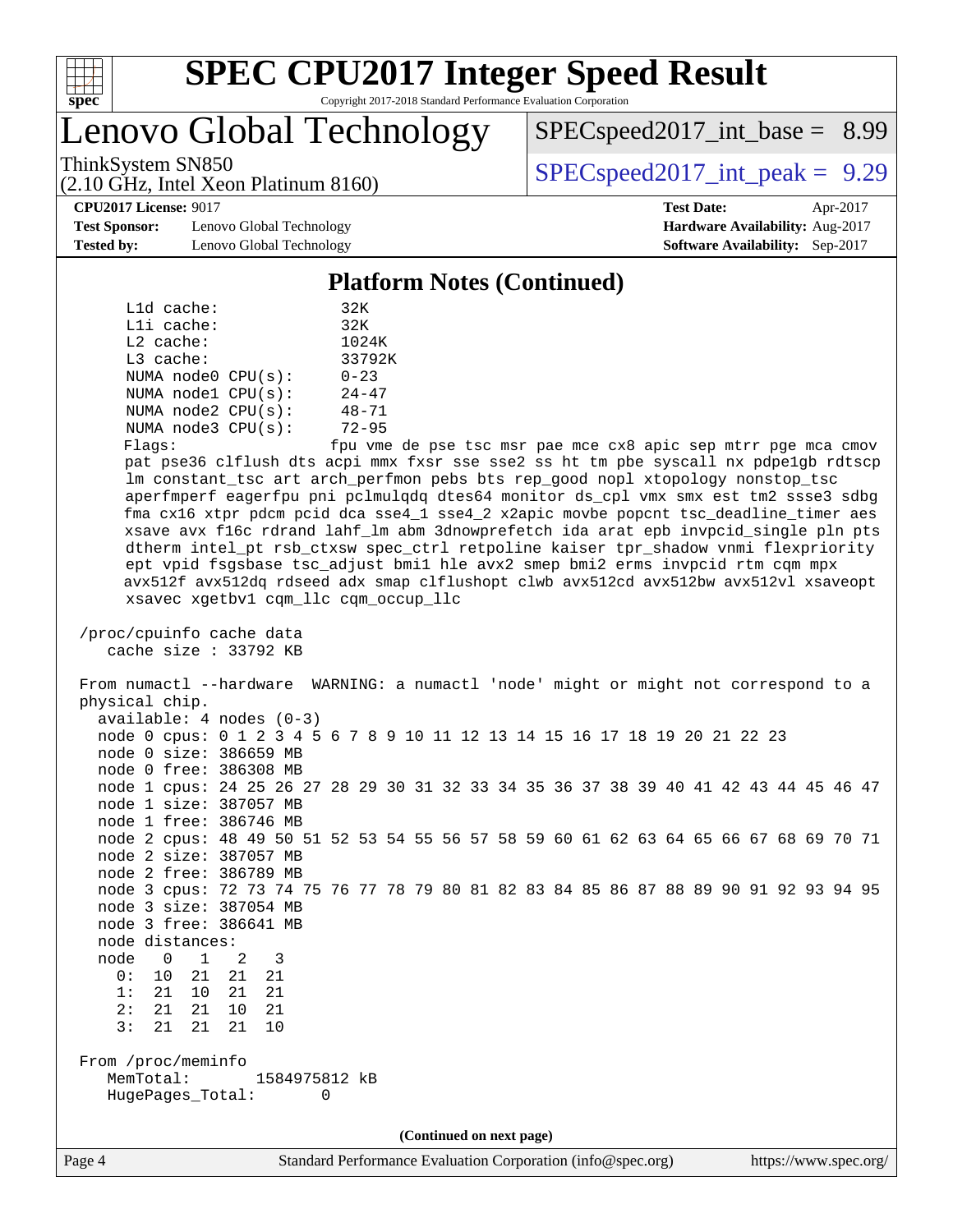| c<br>ť<br>ċ,<br>z |  |  |  |  |  |  |
|-------------------|--|--|--|--|--|--|

# Lenovo Global Technology

 $SPECspeed2017\_int\_base = 8.99$ 

(2.10 GHz, Intel Xeon Platinum 8160)

ThinkSystem SN850<br>  $SPECspeed2017$  int\_peak = 9.29

**[CPU2017 License:](http://www.spec.org/auto/cpu2017/Docs/result-fields.html#CPU2017License)** 9017 **[Test Date:](http://www.spec.org/auto/cpu2017/Docs/result-fields.html#TestDate)** Apr-2017

**[Test Sponsor:](http://www.spec.org/auto/cpu2017/Docs/result-fields.html#TestSponsor)** Lenovo Global Technology **[Hardware Availability:](http://www.spec.org/auto/cpu2017/Docs/result-fields.html#HardwareAvailability)** Aug-2017 **[Tested by:](http://www.spec.org/auto/cpu2017/Docs/result-fields.html#Testedby)** Lenovo Global Technology **[Software Availability:](http://www.spec.org/auto/cpu2017/Docs/result-fields.html#SoftwareAvailability)** Sep-2017

### **[Platform Notes \(Continued\)](http://www.spec.org/auto/cpu2017/Docs/result-fields.html#PlatformNotes)**

 Hugepagesize: 2048 kB From /etc/\*release\* /etc/\*version\* SuSE-release: SUSE Linux Enterprise Server 12 (x86\_64) VERSION = 12 PATCHLEVEL = 2 # This file is deprecated and will be removed in a future service pack or release. # Please check /etc/os-release for details about this release. os-release: NAME="SLES" VERSION="12-SP2" VERSION\_ID="12.2" PRETTY\_NAME="SUSE Linux Enterprise Server 12 SP2" ID="sles" ANSI\_COLOR="0;32" CPE\_NAME="cpe:/o:suse:sles:12:sp2" uname -a: Linux SN850-01 4.4.114-92.64-default #1 SMP Thu Feb 1 19:18:19 UTC 2018 (c6ce5db) x86\_64 x86\_64 x86\_64 GNU/Linux run-level 3 Apr 24 16:41 SPEC is set to: /home/cpu2017.1.0.2.ic18.0 Filesystem Type Size Used Avail Use% Mounted on /dev/sda4 xfs 836G 143G 694G 18% /home Additional information from dmidecode follows. WARNING: Use caution when you interpret this section. The 'dmidecode' program reads system data which is "intended to allow hardware to be accurately determined", but the intent may not be met, as there are frequent changes to hardware, firmware, and the "DMTF SMBIOS" standard. BIOS Lenovo -[IVE113W-1.12]- 02/06/2018 Memory: 48x Samsung M393A4K40BB2-CTD 32 GB 2 rank 2666 (End of data from sysinfo program) **[Compiler Version Notes](http://www.spec.org/auto/cpu2017/Docs/result-fields.html#CompilerVersionNotes)** ============================================================================== CC 600.perlbench\_s(base) 602.gcc\_s(base) 605.mcf\_s(base) 625.x264\_s(base, peak) 657.xz\_s(base) ----------------------------------------------------------------------------- icc (ICC) 18.0.0 20170811

Copyright (C) 1985-2017 Intel Corporation. All rights reserved.

|        | (Continued on next page)                                    |                       |
|--------|-------------------------------------------------------------|-----------------------|
| Page 5 | Standard Performance Evaluation Corporation (info@spec.org) | https://www.spec.org/ |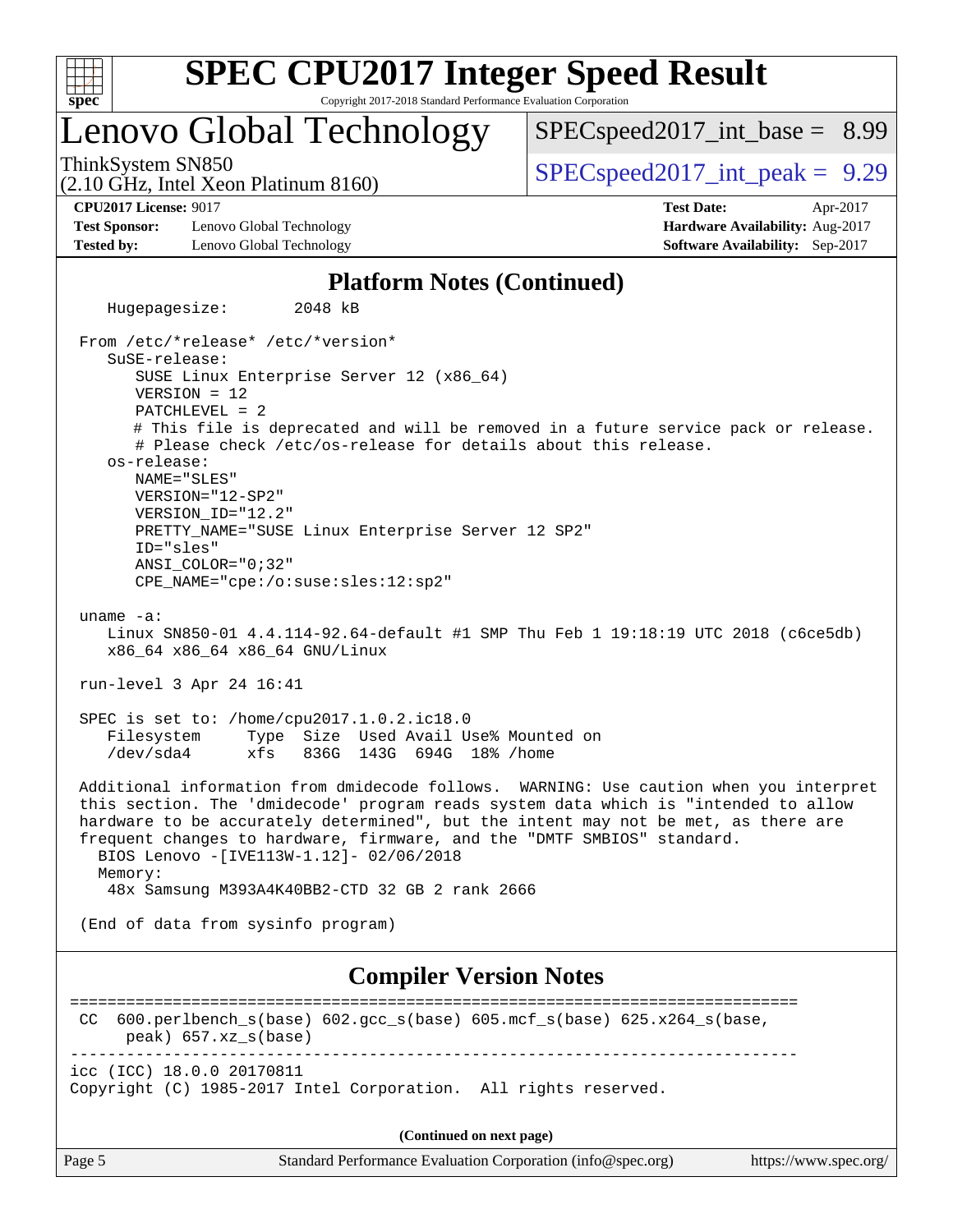| c<br>۳<br>Ņ,<br>H<br>٠ |  |  |  |  |  |
|------------------------|--|--|--|--|--|

------------------------------------------------------------------------------

# Lenovo Global Technology

 $SPECspeed2017\_int\_base = 8.99$ 

(2.10 GHz, Intel Xeon Platinum 8160)

ThinkSystem SN850<br>  $SPECspeed2017$  int\_peak = 9.29

**[Test Sponsor:](http://www.spec.org/auto/cpu2017/Docs/result-fields.html#TestSponsor)** Lenovo Global Technology **[Hardware Availability:](http://www.spec.org/auto/cpu2017/Docs/result-fields.html#HardwareAvailability)** Aug-2017 **[Tested by:](http://www.spec.org/auto/cpu2017/Docs/result-fields.html#Testedby)** Lenovo Global Technology **[Software Availability:](http://www.spec.org/auto/cpu2017/Docs/result-fields.html#SoftwareAvailability)** Sep-2017

**[CPU2017 License:](http://www.spec.org/auto/cpu2017/Docs/result-fields.html#CPU2017License)** 9017 **[Test Date:](http://www.spec.org/auto/cpu2017/Docs/result-fields.html#TestDate)** Apr-2017

## **[Compiler Version Notes \(Continued\)](http://www.spec.org/auto/cpu2017/Docs/result-fields.html#CompilerVersionNotes)**

============================================================================== CC 600.perlbench\_s(peak) 602.gcc\_s(peak) 605.mcf\_s(peak) 657.xz\_s(peak) ----------------------------------------------------------------------------- icc (ICC) 18.0.0 20170811 Copyright (C) 1985-2017 Intel Corporation. All rights reserved. ------------------------------------------------------------------------------ ============================================================================== CXXC 620.omnetpp\_s(base) 623.xalancbmk\_s(base) 631.deepsjeng\_s(base) 641.leela\_s(base) ----------------------------------------------------------------------------- icpc (ICC) 18.0.0 20170811 Copyright (C) 1985-2017 Intel Corporation. All rights reserved. ------------------------------------------------------------------------------ ============================================================================== CXXC 620.omnetpp\_s(peak) 623.xalancbmk\_s(peak) 631.deepsjeng\_s(peak) 641.leela\_s(peak) ----------------------------------------------------------------------------- icpc (ICC) 18.0.0 20170811 Copyright (C) 1985-2017 Intel Corporation. All rights reserved. ------------------------------------------------------------------------------ ============================================================================== FC 648.exchange2\_s(base, peak) ----------------------------------------------------------------------------- ifort (IFORT) 18.0.0 20170811 Copyright (C) 1985-2017 Intel Corporation. All rights reserved. ------------------------------------------------------------------------------

# **[Base Compiler Invocation](http://www.spec.org/auto/cpu2017/Docs/result-fields.html#BaseCompilerInvocation)**

| C benchmarks:        |
|----------------------|
| icc                  |
|                      |
| $C_{++}$ benchmarks: |

[icpc](http://www.spec.org/cpu2017/results/res2018q2/cpu2017-20180511-05412.flags.html#user_CXXbase_intel_icpc_18.0_c510b6838c7f56d33e37e94d029a35b4a7bccf4766a728ee175e80a419847e808290a9b78be685c44ab727ea267ec2f070ec5dc83b407c0218cded6866a35d07)

[Fortran benchmarks](http://www.spec.org/auto/cpu2017/Docs/result-fields.html#Fortranbenchmarks): [ifort](http://www.spec.org/cpu2017/results/res2018q2/cpu2017-20180511-05412.flags.html#user_FCbase_intel_ifort_18.0_8111460550e3ca792625aed983ce982f94888b8b503583aa7ba2b8303487b4d8a21a13e7191a45c5fd58ff318f48f9492884d4413fa793fd88dd292cad7027ca)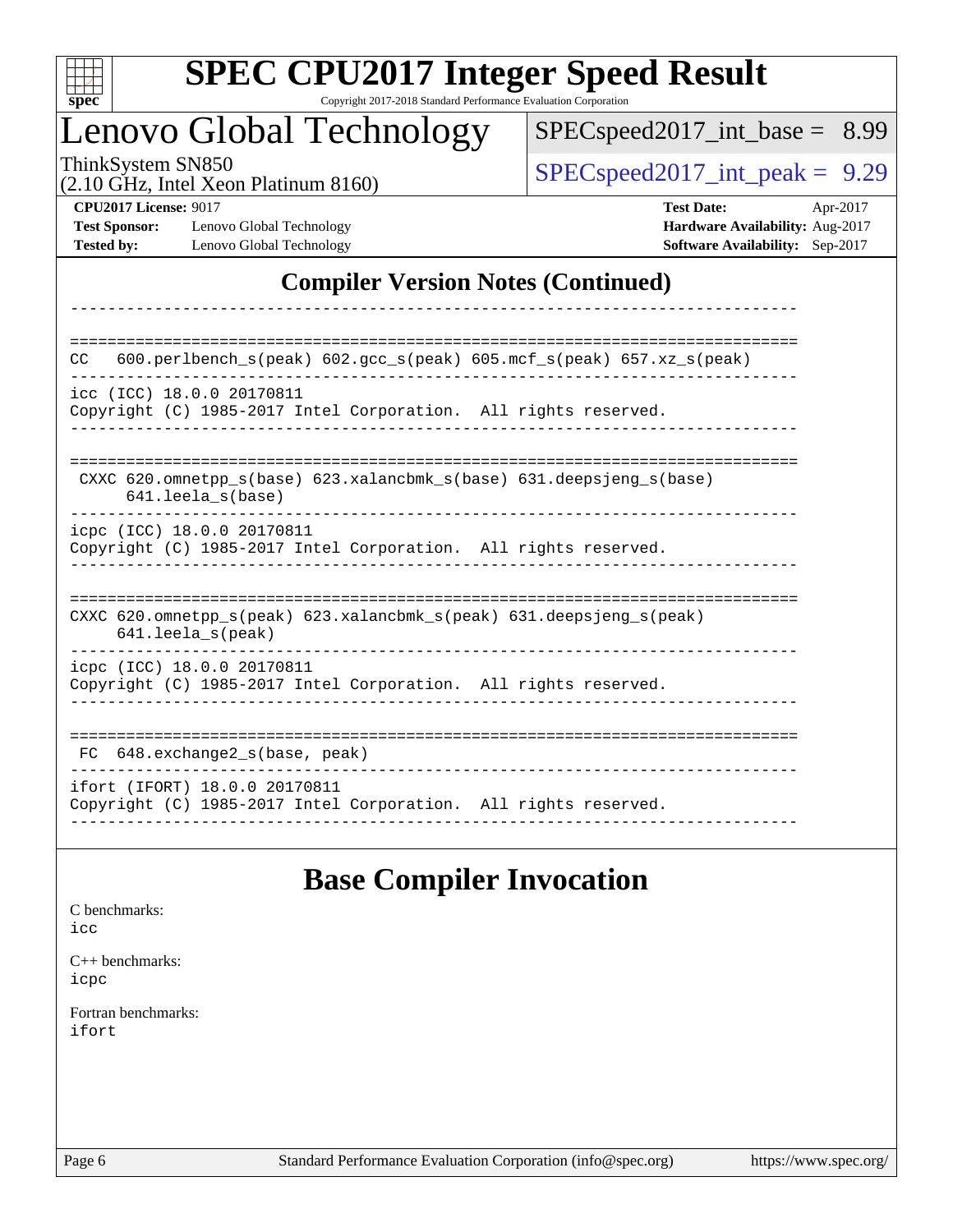

# Lenovo Global Technology

(2.10 GHz, Intel Xeon Platinum 8160)

 $SPECspeed2017\_int\_base = 8.99$ 

ThinkSystem SN850<br>  $SPECspeed2017$  int\_peak = 9.29

**[Test Sponsor:](http://www.spec.org/auto/cpu2017/Docs/result-fields.html#TestSponsor)** Lenovo Global Technology **[Hardware Availability:](http://www.spec.org/auto/cpu2017/Docs/result-fields.html#HardwareAvailability)** Aug-2017 **[Tested by:](http://www.spec.org/auto/cpu2017/Docs/result-fields.html#Testedby)** Lenovo Global Technology **[Software Availability:](http://www.spec.org/auto/cpu2017/Docs/result-fields.html#SoftwareAvailability)** Sep-2017

**[CPU2017 License:](http://www.spec.org/auto/cpu2017/Docs/result-fields.html#CPU2017License)** 9017 **[Test Date:](http://www.spec.org/auto/cpu2017/Docs/result-fields.html#TestDate)** Apr-2017

# **[Base Portability Flags](http://www.spec.org/auto/cpu2017/Docs/result-fields.html#BasePortabilityFlags)**

 600.perlbench\_s: [-DSPEC\\_LP64](http://www.spec.org/cpu2017/results/res2018q2/cpu2017-20180511-05412.flags.html#b600.perlbench_s_basePORTABILITY_DSPEC_LP64) [-DSPEC\\_LINUX\\_X64](http://www.spec.org/cpu2017/results/res2018q2/cpu2017-20180511-05412.flags.html#b600.perlbench_s_baseCPORTABILITY_DSPEC_LINUX_X64) 602.gcc\_s: [-DSPEC\\_LP64](http://www.spec.org/cpu2017/results/res2018q2/cpu2017-20180511-05412.flags.html#suite_basePORTABILITY602_gcc_s_DSPEC_LP64) 605.mcf\_s: [-DSPEC\\_LP64](http://www.spec.org/cpu2017/results/res2018q2/cpu2017-20180511-05412.flags.html#suite_basePORTABILITY605_mcf_s_DSPEC_LP64) 620.omnetpp\_s: [-DSPEC\\_LP64](http://www.spec.org/cpu2017/results/res2018q2/cpu2017-20180511-05412.flags.html#suite_basePORTABILITY620_omnetpp_s_DSPEC_LP64) 623.xalancbmk\_s: [-DSPEC\\_LP64](http://www.spec.org/cpu2017/results/res2018q2/cpu2017-20180511-05412.flags.html#suite_basePORTABILITY623_xalancbmk_s_DSPEC_LP64) [-DSPEC\\_LINUX](http://www.spec.org/cpu2017/results/res2018q2/cpu2017-20180511-05412.flags.html#b623.xalancbmk_s_baseCXXPORTABILITY_DSPEC_LINUX) 625.x264\_s: [-DSPEC\\_LP64](http://www.spec.org/cpu2017/results/res2018q2/cpu2017-20180511-05412.flags.html#suite_basePORTABILITY625_x264_s_DSPEC_LP64) 631.deepsjeng\_s: [-DSPEC\\_LP64](http://www.spec.org/cpu2017/results/res2018q2/cpu2017-20180511-05412.flags.html#suite_basePORTABILITY631_deepsjeng_s_DSPEC_LP64) 641.leela\_s: [-DSPEC\\_LP64](http://www.spec.org/cpu2017/results/res2018q2/cpu2017-20180511-05412.flags.html#suite_basePORTABILITY641_leela_s_DSPEC_LP64) 648.exchange2\_s: [-DSPEC\\_LP64](http://www.spec.org/cpu2017/results/res2018q2/cpu2017-20180511-05412.flags.html#suite_basePORTABILITY648_exchange2_s_DSPEC_LP64) 657.xz\_s: [-DSPEC\\_LP64](http://www.spec.org/cpu2017/results/res2018q2/cpu2017-20180511-05412.flags.html#suite_basePORTABILITY657_xz_s_DSPEC_LP64)

# **[Base Optimization Flags](http://www.spec.org/auto/cpu2017/Docs/result-fields.html#BaseOptimizationFlags)**

### [C benchmarks](http://www.spec.org/auto/cpu2017/Docs/result-fields.html#Cbenchmarks):

[-Wl,-z,muldefs](http://www.spec.org/cpu2017/results/res2018q2/cpu2017-20180511-05412.flags.html#user_CCbase_link_force_multiple1_b4cbdb97b34bdee9ceefcfe54f4c8ea74255f0b02a4b23e853cdb0e18eb4525ac79b5a88067c842dd0ee6996c24547a27a4b99331201badda8798ef8a743f577) [-xCORE-AVX512](http://www.spec.org/cpu2017/results/res2018q2/cpu2017-20180511-05412.flags.html#user_CCbase_f-xCORE-AVX512) [-ipo](http://www.spec.org/cpu2017/results/res2018q2/cpu2017-20180511-05412.flags.html#user_CCbase_f-ipo) [-O3](http://www.spec.org/cpu2017/results/res2018q2/cpu2017-20180511-05412.flags.html#user_CCbase_f-O3) [-no-prec-div](http://www.spec.org/cpu2017/results/res2018q2/cpu2017-20180511-05412.flags.html#user_CCbase_f-no-prec-div) [-qopt-mem-layout-trans=3](http://www.spec.org/cpu2017/results/res2018q2/cpu2017-20180511-05412.flags.html#user_CCbase_f-qopt-mem-layout-trans_de80db37974c74b1f0e20d883f0b675c88c3b01e9d123adea9b28688d64333345fb62bc4a798493513fdb68f60282f9a726aa07f478b2f7113531aecce732043) [-qopenmp](http://www.spec.org/cpu2017/results/res2018q2/cpu2017-20180511-05412.flags.html#user_CCbase_qopenmp_16be0c44f24f464004c6784a7acb94aca937f053568ce72f94b139a11c7c168634a55f6653758ddd83bcf7b8463e8028bb0b48b77bcddc6b78d5d95bb1df2967) [-DSPEC\\_OPENMP](http://www.spec.org/cpu2017/results/res2018q2/cpu2017-20180511-05412.flags.html#suite_CCbase_DSPEC_OPENMP) [-L/usr/local/je5.0.1-64/lib](http://www.spec.org/cpu2017/results/res2018q2/cpu2017-20180511-05412.flags.html#user_CCbase_jemalloc_link_path64_4b10a636b7bce113509b17f3bd0d6226c5fb2346b9178c2d0232c14f04ab830f976640479e5c33dc2bcbbdad86ecfb6634cbbd4418746f06f368b512fced5394) [-ljemalloc](http://www.spec.org/cpu2017/results/res2018q2/cpu2017-20180511-05412.flags.html#user_CCbase_jemalloc_link_lib_d1249b907c500fa1c0672f44f562e3d0f79738ae9e3c4a9c376d49f265a04b9c99b167ecedbf6711b3085be911c67ff61f150a17b3472be731631ba4d0471706)

### [C++ benchmarks:](http://www.spec.org/auto/cpu2017/Docs/result-fields.html#CXXbenchmarks)

[-Wl,-z,muldefs](http://www.spec.org/cpu2017/results/res2018q2/cpu2017-20180511-05412.flags.html#user_CXXbase_link_force_multiple1_b4cbdb97b34bdee9ceefcfe54f4c8ea74255f0b02a4b23e853cdb0e18eb4525ac79b5a88067c842dd0ee6996c24547a27a4b99331201badda8798ef8a743f577) [-xCORE-AVX512](http://www.spec.org/cpu2017/results/res2018q2/cpu2017-20180511-05412.flags.html#user_CXXbase_f-xCORE-AVX512) [-ipo](http://www.spec.org/cpu2017/results/res2018q2/cpu2017-20180511-05412.flags.html#user_CXXbase_f-ipo) [-O3](http://www.spec.org/cpu2017/results/res2018q2/cpu2017-20180511-05412.flags.html#user_CXXbase_f-O3) [-no-prec-div](http://www.spec.org/cpu2017/results/res2018q2/cpu2017-20180511-05412.flags.html#user_CXXbase_f-no-prec-div) [-qopt-mem-layout-trans=3](http://www.spec.org/cpu2017/results/res2018q2/cpu2017-20180511-05412.flags.html#user_CXXbase_f-qopt-mem-layout-trans_de80db37974c74b1f0e20d883f0b675c88c3b01e9d123adea9b28688d64333345fb62bc4a798493513fdb68f60282f9a726aa07f478b2f7113531aecce732043) [-L/usr/local/je5.0.1-64/lib](http://www.spec.org/cpu2017/results/res2018q2/cpu2017-20180511-05412.flags.html#user_CXXbase_jemalloc_link_path64_4b10a636b7bce113509b17f3bd0d6226c5fb2346b9178c2d0232c14f04ab830f976640479e5c33dc2bcbbdad86ecfb6634cbbd4418746f06f368b512fced5394) [-ljemalloc](http://www.spec.org/cpu2017/results/res2018q2/cpu2017-20180511-05412.flags.html#user_CXXbase_jemalloc_link_lib_d1249b907c500fa1c0672f44f562e3d0f79738ae9e3c4a9c376d49f265a04b9c99b167ecedbf6711b3085be911c67ff61f150a17b3472be731631ba4d0471706)

### [Fortran benchmarks](http://www.spec.org/auto/cpu2017/Docs/result-fields.html#Fortranbenchmarks):

[-Wl,-z,muldefs](http://www.spec.org/cpu2017/results/res2018q2/cpu2017-20180511-05412.flags.html#user_FCbase_link_force_multiple1_b4cbdb97b34bdee9ceefcfe54f4c8ea74255f0b02a4b23e853cdb0e18eb4525ac79b5a88067c842dd0ee6996c24547a27a4b99331201badda8798ef8a743f577) [-xCORE-AVX512](http://www.spec.org/cpu2017/results/res2018q2/cpu2017-20180511-05412.flags.html#user_FCbase_f-xCORE-AVX512) [-ipo](http://www.spec.org/cpu2017/results/res2018q2/cpu2017-20180511-05412.flags.html#user_FCbase_f-ipo) [-O3](http://www.spec.org/cpu2017/results/res2018q2/cpu2017-20180511-05412.flags.html#user_FCbase_f-O3) [-no-prec-div](http://www.spec.org/cpu2017/results/res2018q2/cpu2017-20180511-05412.flags.html#user_FCbase_f-no-prec-div) [-qopt-mem-layout-trans=3](http://www.spec.org/cpu2017/results/res2018q2/cpu2017-20180511-05412.flags.html#user_FCbase_f-qopt-mem-layout-trans_de80db37974c74b1f0e20d883f0b675c88c3b01e9d123adea9b28688d64333345fb62bc4a798493513fdb68f60282f9a726aa07f478b2f7113531aecce732043) [-nostandard-realloc-lhs](http://www.spec.org/cpu2017/results/res2018q2/cpu2017-20180511-05412.flags.html#user_FCbase_f_2003_std_realloc_82b4557e90729c0f113870c07e44d33d6f5a304b4f63d4c15d2d0f1fab99f5daaed73bdb9275d9ae411527f28b936061aa8b9c8f2d63842963b95c9dd6426b8a) [-align array32byte](http://www.spec.org/cpu2017/results/res2018q2/cpu2017-20180511-05412.flags.html#user_FCbase_align_array32byte_b982fe038af199962ba9a80c053b8342c548c85b40b8e86eb3cc33dee0d7986a4af373ac2d51c3f7cf710a18d62fdce2948f201cd044323541f22fc0fffc51b6) [-L/usr/local/je5.0.1-64/lib](http://www.spec.org/cpu2017/results/res2018q2/cpu2017-20180511-05412.flags.html#user_FCbase_jemalloc_link_path64_4b10a636b7bce113509b17f3bd0d6226c5fb2346b9178c2d0232c14f04ab830f976640479e5c33dc2bcbbdad86ecfb6634cbbd4418746f06f368b512fced5394) [-ljemalloc](http://www.spec.org/cpu2017/results/res2018q2/cpu2017-20180511-05412.flags.html#user_FCbase_jemalloc_link_lib_d1249b907c500fa1c0672f44f562e3d0f79738ae9e3c4a9c376d49f265a04b9c99b167ecedbf6711b3085be911c67ff61f150a17b3472be731631ba4d0471706)

# **[Base Other Flags](http://www.spec.org/auto/cpu2017/Docs/result-fields.html#BaseOtherFlags)**

[C benchmarks](http://www.spec.org/auto/cpu2017/Docs/result-fields.html#Cbenchmarks):  $-m64 - std= c11$  $-m64 - std= c11$ [C++ benchmarks:](http://www.spec.org/auto/cpu2017/Docs/result-fields.html#CXXbenchmarks)

[-m64](http://www.spec.org/cpu2017/results/res2018q2/cpu2017-20180511-05412.flags.html#user_CXXbase_intel_intel64_18.0_af43caccfc8ded86e7699f2159af6efc7655f51387b94da716254467f3c01020a5059329e2569e4053f409e7c9202a7efc638f7a6d1ffb3f52dea4a3e31d82ab)

[Fortran benchmarks](http://www.spec.org/auto/cpu2017/Docs/result-fields.html#Fortranbenchmarks): [-m64](http://www.spec.org/cpu2017/results/res2018q2/cpu2017-20180511-05412.flags.html#user_FCbase_intel_intel64_18.0_af43caccfc8ded86e7699f2159af6efc7655f51387b94da716254467f3c01020a5059329e2569e4053f409e7c9202a7efc638f7a6d1ffb3f52dea4a3e31d82ab)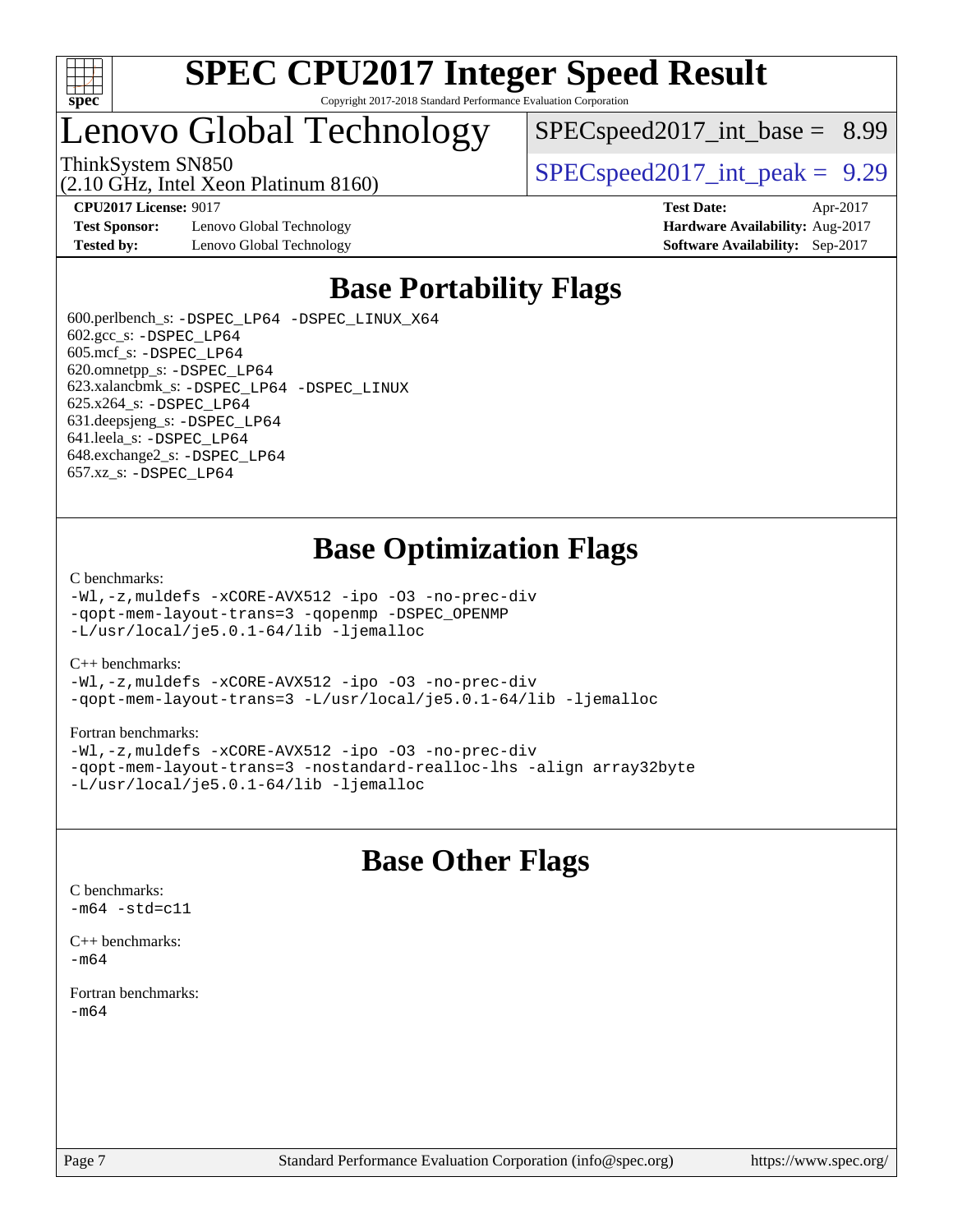

# enovo Global Technology

 $SPECspeed2017\_int\_base = 8.99$ 

(2.10 GHz, Intel Xeon Platinum 8160)

ThinkSystem SN850<br>  $SPECspeed2017$  int\_peak = 9.29

**[Test Sponsor:](http://www.spec.org/auto/cpu2017/Docs/result-fields.html#TestSponsor)** Lenovo Global Technology **[Hardware Availability:](http://www.spec.org/auto/cpu2017/Docs/result-fields.html#HardwareAvailability)** Aug-2017 **[Tested by:](http://www.spec.org/auto/cpu2017/Docs/result-fields.html#Testedby)** Lenovo Global Technology **[Software Availability:](http://www.spec.org/auto/cpu2017/Docs/result-fields.html#SoftwareAvailability)** Sep-2017

**[CPU2017 License:](http://www.spec.org/auto/cpu2017/Docs/result-fields.html#CPU2017License)** 9017 **[Test Date:](http://www.spec.org/auto/cpu2017/Docs/result-fields.html#TestDate)** Apr-2017

# **[Peak Compiler Invocation](http://www.spec.org/auto/cpu2017/Docs/result-fields.html#PeakCompilerInvocation)**

[C benchmarks](http://www.spec.org/auto/cpu2017/Docs/result-fields.html#Cbenchmarks):

[icc](http://www.spec.org/cpu2017/results/res2018q2/cpu2017-20180511-05412.flags.html#user_CCpeak_intel_icc_18.0_66fc1ee009f7361af1fbd72ca7dcefbb700085f36577c54f309893dd4ec40d12360134090235512931783d35fd58c0460139e722d5067c5574d8eaf2b3e37e92)

[C++ benchmarks:](http://www.spec.org/auto/cpu2017/Docs/result-fields.html#CXXbenchmarks) [icpc](http://www.spec.org/cpu2017/results/res2018q2/cpu2017-20180511-05412.flags.html#user_CXXpeak_intel_icpc_18.0_c510b6838c7f56d33e37e94d029a35b4a7bccf4766a728ee175e80a419847e808290a9b78be685c44ab727ea267ec2f070ec5dc83b407c0218cded6866a35d07)

[Fortran benchmarks](http://www.spec.org/auto/cpu2017/Docs/result-fields.html#Fortranbenchmarks): [ifort](http://www.spec.org/cpu2017/results/res2018q2/cpu2017-20180511-05412.flags.html#user_FCpeak_intel_ifort_18.0_8111460550e3ca792625aed983ce982f94888b8b503583aa7ba2b8303487b4d8a21a13e7191a45c5fd58ff318f48f9492884d4413fa793fd88dd292cad7027ca)

## **[Peak Portability Flags](http://www.spec.org/auto/cpu2017/Docs/result-fields.html#PeakPortabilityFlags)**

 600.perlbench\_s: [-DSPEC\\_LP64](http://www.spec.org/cpu2017/results/res2018q2/cpu2017-20180511-05412.flags.html#b600.perlbench_s_peakPORTABILITY_DSPEC_LP64) [-DSPEC\\_LINUX\\_X64](http://www.spec.org/cpu2017/results/res2018q2/cpu2017-20180511-05412.flags.html#b600.perlbench_s_peakCPORTABILITY_DSPEC_LINUX_X64) 602.gcc\_s: [-DSPEC\\_LP64](http://www.spec.org/cpu2017/results/res2018q2/cpu2017-20180511-05412.flags.html#suite_peakPORTABILITY602_gcc_s_DSPEC_LP64) 605.mcf\_s: [-DSPEC\\_LP64](http://www.spec.org/cpu2017/results/res2018q2/cpu2017-20180511-05412.flags.html#suite_peakPORTABILITY605_mcf_s_DSPEC_LP64) 620.omnetpp\_s: [-DSPEC\\_LP64](http://www.spec.org/cpu2017/results/res2018q2/cpu2017-20180511-05412.flags.html#suite_peakPORTABILITY620_omnetpp_s_DSPEC_LP64) 623.xalancbmk\_s: [-D\\_FILE\\_OFFSET\\_BITS=64](http://www.spec.org/cpu2017/results/res2018q2/cpu2017-20180511-05412.flags.html#user_peakPORTABILITY623_xalancbmk_s_file_offset_bits_64_5ae949a99b284ddf4e95728d47cb0843d81b2eb0e18bdfe74bbf0f61d0b064f4bda2f10ea5eb90e1dcab0e84dbc592acfc5018bc955c18609f94ddb8d550002c) [-DSPEC\\_LINUX](http://www.spec.org/cpu2017/results/res2018q2/cpu2017-20180511-05412.flags.html#b623.xalancbmk_s_peakCXXPORTABILITY_DSPEC_LINUX) 625.x264\_s: [-DSPEC\\_LP64](http://www.spec.org/cpu2017/results/res2018q2/cpu2017-20180511-05412.flags.html#suite_peakPORTABILITY625_x264_s_DSPEC_LP64) 631.deepsjeng\_s: [-DSPEC\\_LP64](http://www.spec.org/cpu2017/results/res2018q2/cpu2017-20180511-05412.flags.html#suite_peakPORTABILITY631_deepsjeng_s_DSPEC_LP64) 641.leela\_s: [-DSPEC\\_LP64](http://www.spec.org/cpu2017/results/res2018q2/cpu2017-20180511-05412.flags.html#suite_peakPORTABILITY641_leela_s_DSPEC_LP64) 648.exchange2\_s: [-DSPEC\\_LP64](http://www.spec.org/cpu2017/results/res2018q2/cpu2017-20180511-05412.flags.html#suite_peakPORTABILITY648_exchange2_s_DSPEC_LP64) 657.xz\_s: [-DSPEC\\_LP64](http://www.spec.org/cpu2017/results/res2018q2/cpu2017-20180511-05412.flags.html#suite_peakPORTABILITY657_xz_s_DSPEC_LP64)

# **[Peak Optimization Flags](http://www.spec.org/auto/cpu2017/Docs/result-fields.html#PeakOptimizationFlags)**

[C benchmarks](http://www.spec.org/auto/cpu2017/Docs/result-fields.html#Cbenchmarks):

600.perlbench\_s:  $-W1$ , -z, muldefs [-prof-gen](http://www.spec.org/cpu2017/results/res2018q2/cpu2017-20180511-05412.flags.html#user_peakPASS1_CFLAGSPASS1_LDFLAGS600_perlbench_s_prof_gen_5aa4926d6013ddb2a31985c654b3eb18169fc0c6952a63635c234f711e6e63dd76e94ad52365559451ec499a2cdb89e4dc58ba4c67ef54ca681ffbe1461d6b36)(pass 1) [-prof-use](http://www.spec.org/cpu2017/results/res2018q2/cpu2017-20180511-05412.flags.html#user_peakPASS2_CFLAGSPASS2_LDFLAGS600_perlbench_s_prof_use_1a21ceae95f36a2b53c25747139a6c16ca95bd9def2a207b4f0849963b97e94f5260e30a0c64f4bb623698870e679ca08317ef8150905d41bd88c6f78df73f19)(pass 2) -02 [-xCORE-AVX512](http://www.spec.org/cpu2017/results/res2018q2/cpu2017-20180511-05412.flags.html#user_peakPASS2_COPTIMIZE600_perlbench_s_f-xCORE-AVX512) [-qopt-mem-layout-trans=3](http://www.spec.org/cpu2017/results/res2018q2/cpu2017-20180511-05412.flags.html#user_peakPASS1_COPTIMIZEPASS2_COPTIMIZE600_perlbench_s_f-qopt-mem-layout-trans_de80db37974c74b1f0e20d883f0b675c88c3b01e9d123adea9b28688d64333345fb62bc4a798493513fdb68f60282f9a726aa07f478b2f7113531aecce732043) [-ipo](http://www.spec.org/cpu2017/results/res2018q2/cpu2017-20180511-05412.flags.html#user_peakPASS2_COPTIMIZE600_perlbench_s_f-ipo) [-O3](http://www.spec.org/cpu2017/results/res2018q2/cpu2017-20180511-05412.flags.html#user_peakPASS2_COPTIMIZE600_perlbench_s_f-O3) [-no-prec-div](http://www.spec.org/cpu2017/results/res2018q2/cpu2017-20180511-05412.flags.html#user_peakPASS2_COPTIMIZE600_perlbench_s_f-no-prec-div) [-DSPEC\\_SUPPRESS\\_OPENMP](http://www.spec.org/cpu2017/results/res2018q2/cpu2017-20180511-05412.flags.html#suite_peakPASS1_COPTIMIZE600_perlbench_s_DSPEC_SUPPRESS_OPENMP) [-qopenmp](http://www.spec.org/cpu2017/results/res2018q2/cpu2017-20180511-05412.flags.html#user_peakPASS2_COPTIMIZE600_perlbench_s_qopenmp_16be0c44f24f464004c6784a7acb94aca937f053568ce72f94b139a11c7c168634a55f6653758ddd83bcf7b8463e8028bb0b48b77bcddc6b78d5d95bb1df2967) [-DSPEC\\_OPENMP](http://www.spec.org/cpu2017/results/res2018q2/cpu2017-20180511-05412.flags.html#suite_peakPASS2_COPTIMIZE600_perlbench_s_DSPEC_OPENMP) [-fno-strict-overflow](http://www.spec.org/cpu2017/results/res2018q2/cpu2017-20180511-05412.flags.html#user_peakEXTRA_OPTIMIZE600_perlbench_s_f-fno-strict-overflow) [-L/usr/local/je5.0.1-64/lib](http://www.spec.org/cpu2017/results/res2018q2/cpu2017-20180511-05412.flags.html#user_peakEXTRA_LIBS600_perlbench_s_jemalloc_link_path64_4b10a636b7bce113509b17f3bd0d6226c5fb2346b9178c2d0232c14f04ab830f976640479e5c33dc2bcbbdad86ecfb6634cbbd4418746f06f368b512fced5394) [-ljemalloc](http://www.spec.org/cpu2017/results/res2018q2/cpu2017-20180511-05412.flags.html#user_peakEXTRA_LIBS600_perlbench_s_jemalloc_link_lib_d1249b907c500fa1c0672f44f562e3d0f79738ae9e3c4a9c376d49f265a04b9c99b167ecedbf6711b3085be911c67ff61f150a17b3472be731631ba4d0471706)

 602.gcc\_s: [-Wl,-z,muldefs](http://www.spec.org/cpu2017/results/res2018q2/cpu2017-20180511-05412.flags.html#user_peakEXTRA_LDFLAGS602_gcc_s_link_force_multiple1_b4cbdb97b34bdee9ceefcfe54f4c8ea74255f0b02a4b23e853cdb0e18eb4525ac79b5a88067c842dd0ee6996c24547a27a4b99331201badda8798ef8a743f577) [-prof-gen](http://www.spec.org/cpu2017/results/res2018q2/cpu2017-20180511-05412.flags.html#user_peakPASS1_CFLAGSPASS1_LDFLAGS602_gcc_s_prof_gen_5aa4926d6013ddb2a31985c654b3eb18169fc0c6952a63635c234f711e6e63dd76e94ad52365559451ec499a2cdb89e4dc58ba4c67ef54ca681ffbe1461d6b36)(pass 1) [-prof-use](http://www.spec.org/cpu2017/results/res2018q2/cpu2017-20180511-05412.flags.html#user_peakPASS2_CFLAGSPASS2_LDFLAGS602_gcc_s_prof_use_1a21ceae95f36a2b53c25747139a6c16ca95bd9def2a207b4f0849963b97e94f5260e30a0c64f4bb623698870e679ca08317ef8150905d41bd88c6f78df73f19)(pass 2) [-O2](http://www.spec.org/cpu2017/results/res2018q2/cpu2017-20180511-05412.flags.html#user_peakPASS1_COPTIMIZE602_gcc_s_f-O2) [-xCORE-AVX512](http://www.spec.org/cpu2017/results/res2018q2/cpu2017-20180511-05412.flags.html#user_peakPASS2_COPTIMIZE602_gcc_s_f-xCORE-AVX512) [-qopt-mem-layout-trans=3](http://www.spec.org/cpu2017/results/res2018q2/cpu2017-20180511-05412.flags.html#user_peakPASS1_COPTIMIZEPASS2_COPTIMIZE602_gcc_s_f-qopt-mem-layout-trans_de80db37974c74b1f0e20d883f0b675c88c3b01e9d123adea9b28688d64333345fb62bc4a798493513fdb68f60282f9a726aa07f478b2f7113531aecce732043) [-ipo](http://www.spec.org/cpu2017/results/res2018q2/cpu2017-20180511-05412.flags.html#user_peakPASS2_COPTIMIZE602_gcc_s_f-ipo) [-O3](http://www.spec.org/cpu2017/results/res2018q2/cpu2017-20180511-05412.flags.html#user_peakPASS2_COPTIMIZE602_gcc_s_f-O3) [-no-prec-div](http://www.spec.org/cpu2017/results/res2018q2/cpu2017-20180511-05412.flags.html#user_peakPASS2_COPTIMIZE602_gcc_s_f-no-prec-div) [-DSPEC\\_SUPPRESS\\_OPENMP](http://www.spec.org/cpu2017/results/res2018q2/cpu2017-20180511-05412.flags.html#suite_peakPASS1_COPTIMIZE602_gcc_s_DSPEC_SUPPRESS_OPENMP) [-qopenmp](http://www.spec.org/cpu2017/results/res2018q2/cpu2017-20180511-05412.flags.html#user_peakPASS2_COPTIMIZE602_gcc_s_qopenmp_16be0c44f24f464004c6784a7acb94aca937f053568ce72f94b139a11c7c168634a55f6653758ddd83bcf7b8463e8028bb0b48b77bcddc6b78d5d95bb1df2967) [-DSPEC\\_OPENMP](http://www.spec.org/cpu2017/results/res2018q2/cpu2017-20180511-05412.flags.html#suite_peakPASS2_COPTIMIZE602_gcc_s_DSPEC_OPENMP) [-L/usr/local/je5.0.1-64/lib](http://www.spec.org/cpu2017/results/res2018q2/cpu2017-20180511-05412.flags.html#user_peakEXTRA_LIBS602_gcc_s_jemalloc_link_path64_4b10a636b7bce113509b17f3bd0d6226c5fb2346b9178c2d0232c14f04ab830f976640479e5c33dc2bcbbdad86ecfb6634cbbd4418746f06f368b512fced5394) [-ljemalloc](http://www.spec.org/cpu2017/results/res2018q2/cpu2017-20180511-05412.flags.html#user_peakEXTRA_LIBS602_gcc_s_jemalloc_link_lib_d1249b907c500fa1c0672f44f562e3d0f79738ae9e3c4a9c376d49f265a04b9c99b167ecedbf6711b3085be911c67ff61f150a17b3472be731631ba4d0471706)

| 605.mcf s: $-Wl$ , $-z$ , muldefs $-prof-qen(pass 1)$ $-prof-use(pass 2) -ipo$ |
|--------------------------------------------------------------------------------|
| -xCORE-AVX512 -03 -no-prec-div -gopt-mem-layout-trans=3                        |
| -DSPEC SUPPRESS OPENMP - gopenmp - DSPEC OPENMP                                |
| $-L/usr/local/ie5.0.1-64/lib -liemalloc$                                       |

**(Continued on next page)**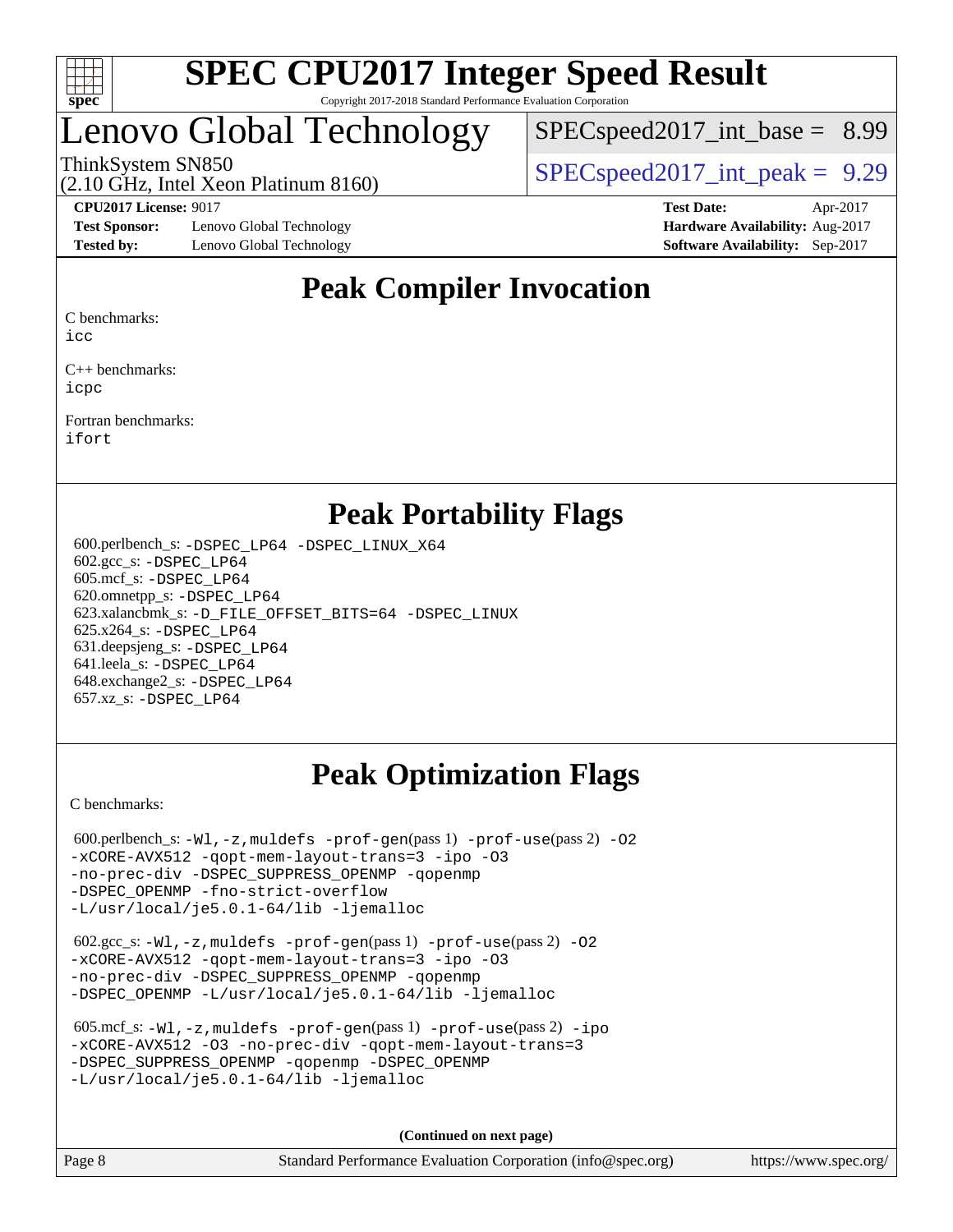

# Lenovo Global Technology

(2.10 GHz, Intel Xeon Platinum 8160)

 $SPEC speed2017\_int\_base = 8.99$ 

ThinkSystem SN850<br>  $SPECspeed2017$  int\_peak = 9.29

**[Test Sponsor:](http://www.spec.org/auto/cpu2017/Docs/result-fields.html#TestSponsor)** Lenovo Global Technology **[Hardware Availability:](http://www.spec.org/auto/cpu2017/Docs/result-fields.html#HardwareAvailability)** Aug-2017 **[Tested by:](http://www.spec.org/auto/cpu2017/Docs/result-fields.html#Testedby)** Lenovo Global Technology **[Software Availability:](http://www.spec.org/auto/cpu2017/Docs/result-fields.html#SoftwareAvailability)** Sep-2017

**[CPU2017 License:](http://www.spec.org/auto/cpu2017/Docs/result-fields.html#CPU2017License)** 9017 **[Test Date:](http://www.spec.org/auto/cpu2017/Docs/result-fields.html#TestDate)** Apr-2017

# **[Peak Optimization Flags \(Continued\)](http://www.spec.org/auto/cpu2017/Docs/result-fields.html#PeakOptimizationFlags)**

 625.x264\_s: [-Wl,-z,muldefs](http://www.spec.org/cpu2017/results/res2018q2/cpu2017-20180511-05412.flags.html#user_peakEXTRA_LDFLAGS625_x264_s_link_force_multiple1_b4cbdb97b34bdee9ceefcfe54f4c8ea74255f0b02a4b23e853cdb0e18eb4525ac79b5a88067c842dd0ee6996c24547a27a4b99331201badda8798ef8a743f577) [-xCORE-AVX512](http://www.spec.org/cpu2017/results/res2018q2/cpu2017-20180511-05412.flags.html#user_peakCOPTIMIZE625_x264_s_f-xCORE-AVX512) [-ipo](http://www.spec.org/cpu2017/results/res2018q2/cpu2017-20180511-05412.flags.html#user_peakCOPTIMIZE625_x264_s_f-ipo) [-O3](http://www.spec.org/cpu2017/results/res2018q2/cpu2017-20180511-05412.flags.html#user_peakCOPTIMIZE625_x264_s_f-O3) [-no-prec-div](http://www.spec.org/cpu2017/results/res2018q2/cpu2017-20180511-05412.flags.html#user_peakCOPTIMIZE625_x264_s_f-no-prec-div) [-qopt-mem-layout-trans=3](http://www.spec.org/cpu2017/results/res2018q2/cpu2017-20180511-05412.flags.html#user_peakCOPTIMIZE625_x264_s_f-qopt-mem-layout-trans_de80db37974c74b1f0e20d883f0b675c88c3b01e9d123adea9b28688d64333345fb62bc4a798493513fdb68f60282f9a726aa07f478b2f7113531aecce732043) [-qopenmp](http://www.spec.org/cpu2017/results/res2018q2/cpu2017-20180511-05412.flags.html#user_peakCOPTIMIZE625_x264_s_qopenmp_16be0c44f24f464004c6784a7acb94aca937f053568ce72f94b139a11c7c168634a55f6653758ddd83bcf7b8463e8028bb0b48b77bcddc6b78d5d95bb1df2967) [-DSPEC\\_OPENMP](http://www.spec.org/cpu2017/results/res2018q2/cpu2017-20180511-05412.flags.html#suite_peakCOPTIMIZE625_x264_s_DSPEC_OPENMP) [-L/usr/local/je5.0.1-64/lib](http://www.spec.org/cpu2017/results/res2018q2/cpu2017-20180511-05412.flags.html#user_peakEXTRA_LIBS625_x264_s_jemalloc_link_path64_4b10a636b7bce113509b17f3bd0d6226c5fb2346b9178c2d0232c14f04ab830f976640479e5c33dc2bcbbdad86ecfb6634cbbd4418746f06f368b512fced5394) [-ljemalloc](http://www.spec.org/cpu2017/results/res2018q2/cpu2017-20180511-05412.flags.html#user_peakEXTRA_LIBS625_x264_s_jemalloc_link_lib_d1249b907c500fa1c0672f44f562e3d0f79738ae9e3c4a9c376d49f265a04b9c99b167ecedbf6711b3085be911c67ff61f150a17b3472be731631ba4d0471706)

657.xz\_s: Same as 602.gcc\_s

[C++ benchmarks:](http://www.spec.org/auto/cpu2017/Docs/result-fields.html#CXXbenchmarks)

620.omnetpp\_s: $-W1$ ,-z,muldefs -prof-qen(pass 1) [-prof-use](http://www.spec.org/cpu2017/results/res2018q2/cpu2017-20180511-05412.flags.html#user_peakPASS2_CXXFLAGSPASS2_LDFLAGS620_omnetpp_s_prof_use_1a21ceae95f36a2b53c25747139a6c16ca95bd9def2a207b4f0849963b97e94f5260e30a0c64f4bb623698870e679ca08317ef8150905d41bd88c6f78df73f19)(pass 2) [-ipo](http://www.spec.org/cpu2017/results/res2018q2/cpu2017-20180511-05412.flags.html#user_peakPASS1_CXXOPTIMIZEPASS2_CXXOPTIMIZE620_omnetpp_s_f-ipo) [-xCORE-AVX512](http://www.spec.org/cpu2017/results/res2018q2/cpu2017-20180511-05412.flags.html#user_peakPASS2_CXXOPTIMIZE620_omnetpp_s_f-xCORE-AVX512) [-O3](http://www.spec.org/cpu2017/results/res2018q2/cpu2017-20180511-05412.flags.html#user_peakPASS1_CXXOPTIMIZEPASS2_CXXOPTIMIZE620_omnetpp_s_f-O3) [-no-prec-div](http://www.spec.org/cpu2017/results/res2018q2/cpu2017-20180511-05412.flags.html#user_peakPASS1_CXXOPTIMIZEPASS2_CXXOPTIMIZE620_omnetpp_s_f-no-prec-div) [-qopt-mem-layout-trans=3](http://www.spec.org/cpu2017/results/res2018q2/cpu2017-20180511-05412.flags.html#user_peakPASS1_CXXOPTIMIZEPASS2_CXXOPTIMIZE620_omnetpp_s_f-qopt-mem-layout-trans_de80db37974c74b1f0e20d883f0b675c88c3b01e9d123adea9b28688d64333345fb62bc4a798493513fdb68f60282f9a726aa07f478b2f7113531aecce732043) [-DSPEC\\_SUPPRESS\\_OPENMP](http://www.spec.org/cpu2017/results/res2018q2/cpu2017-20180511-05412.flags.html#suite_peakPASS1_CXXOPTIMIZE620_omnetpp_s_DSPEC_SUPPRESS_OPENMP) [-qopenmp](http://www.spec.org/cpu2017/results/res2018q2/cpu2017-20180511-05412.flags.html#user_peakPASS2_CXXOPTIMIZE620_omnetpp_s_qopenmp_16be0c44f24f464004c6784a7acb94aca937f053568ce72f94b139a11c7c168634a55f6653758ddd83bcf7b8463e8028bb0b48b77bcddc6b78d5d95bb1df2967) [-DSPEC\\_OPENMP](http://www.spec.org/cpu2017/results/res2018q2/cpu2017-20180511-05412.flags.html#suite_peakPASS2_CXXOPTIMIZE620_omnetpp_s_DSPEC_OPENMP) [-L/usr/local/je5.0.1-64/lib](http://www.spec.org/cpu2017/results/res2018q2/cpu2017-20180511-05412.flags.html#user_peakEXTRA_LIBS620_omnetpp_s_jemalloc_link_path64_4b10a636b7bce113509b17f3bd0d6226c5fb2346b9178c2d0232c14f04ab830f976640479e5c33dc2bcbbdad86ecfb6634cbbd4418746f06f368b512fced5394) [-ljemalloc](http://www.spec.org/cpu2017/results/res2018q2/cpu2017-20180511-05412.flags.html#user_peakEXTRA_LIBS620_omnetpp_s_jemalloc_link_lib_d1249b907c500fa1c0672f44f562e3d0f79738ae9e3c4a9c376d49f265a04b9c99b167ecedbf6711b3085be911c67ff61f150a17b3472be731631ba4d0471706)

 623.xalancbmk\_s: [-L/opt/intel/compilers\\_and\\_libraries\\_2018/linux/lib/ia32](http://www.spec.org/cpu2017/results/res2018q2/cpu2017-20180511-05412.flags.html#user_peakCXXLD623_xalancbmk_s_Enable-32bit-runtime_af243bdb1d79e4c7a4f720bf8275e627de2ecd461de63307bc14cef0633fde3cd7bb2facb32dcc8be9566045fb55d40ce2b72b725f73827aa7833441b71b9343) [-Wl,-z,muldefs](http://www.spec.org/cpu2017/results/res2018q2/cpu2017-20180511-05412.flags.html#user_peakEXTRA_LDFLAGS623_xalancbmk_s_link_force_multiple1_b4cbdb97b34bdee9ceefcfe54f4c8ea74255f0b02a4b23e853cdb0e18eb4525ac79b5a88067c842dd0ee6996c24547a27a4b99331201badda8798ef8a743f577) [-prof-gen](http://www.spec.org/cpu2017/results/res2018q2/cpu2017-20180511-05412.flags.html#user_peakPASS1_CXXFLAGSPASS1_LDFLAGS623_xalancbmk_s_prof_gen_5aa4926d6013ddb2a31985c654b3eb18169fc0c6952a63635c234f711e6e63dd76e94ad52365559451ec499a2cdb89e4dc58ba4c67ef54ca681ffbe1461d6b36)(pass 1) [-prof-use](http://www.spec.org/cpu2017/results/res2018q2/cpu2017-20180511-05412.flags.html#user_peakPASS2_CXXFLAGSPASS2_LDFLAGS623_xalancbmk_s_prof_use_1a21ceae95f36a2b53c25747139a6c16ca95bd9def2a207b4f0849963b97e94f5260e30a0c64f4bb623698870e679ca08317ef8150905d41bd88c6f78df73f19)(pass 2) [-ipo](http://www.spec.org/cpu2017/results/res2018q2/cpu2017-20180511-05412.flags.html#user_peakPASS1_CXXOPTIMIZEPASS2_CXXOPTIMIZE623_xalancbmk_s_f-ipo) [-xCORE-AVX512](http://www.spec.org/cpu2017/results/res2018q2/cpu2017-20180511-05412.flags.html#user_peakPASS2_CXXOPTIMIZE623_xalancbmk_s_f-xCORE-AVX512) [-O3](http://www.spec.org/cpu2017/results/res2018q2/cpu2017-20180511-05412.flags.html#user_peakPASS1_CXXOPTIMIZEPASS2_CXXOPTIMIZE623_xalancbmk_s_f-O3) [-no-prec-div](http://www.spec.org/cpu2017/results/res2018q2/cpu2017-20180511-05412.flags.html#user_peakPASS1_CXXOPTIMIZEPASS2_CXXOPTIMIZE623_xalancbmk_s_f-no-prec-div) [-qopt-mem-layout-trans=3](http://www.spec.org/cpu2017/results/res2018q2/cpu2017-20180511-05412.flags.html#user_peakPASS1_CXXOPTIMIZEPASS2_CXXOPTIMIZE623_xalancbmk_s_f-qopt-mem-layout-trans_de80db37974c74b1f0e20d883f0b675c88c3b01e9d123adea9b28688d64333345fb62bc4a798493513fdb68f60282f9a726aa07f478b2f7113531aecce732043) [-DSPEC\\_SUPPRESS\\_OPENMP](http://www.spec.org/cpu2017/results/res2018q2/cpu2017-20180511-05412.flags.html#suite_peakPASS1_CXXOPTIMIZE623_xalancbmk_s_DSPEC_SUPPRESS_OPENMP) [-qopenmp](http://www.spec.org/cpu2017/results/res2018q2/cpu2017-20180511-05412.flags.html#user_peakPASS2_CXXOPTIMIZE623_xalancbmk_s_qopenmp_16be0c44f24f464004c6784a7acb94aca937f053568ce72f94b139a11c7c168634a55f6653758ddd83bcf7b8463e8028bb0b48b77bcddc6b78d5d95bb1df2967) [-DSPEC\\_OPENMP](http://www.spec.org/cpu2017/results/res2018q2/cpu2017-20180511-05412.flags.html#suite_peakPASS2_CXXOPTIMIZE623_xalancbmk_s_DSPEC_OPENMP) [-L/usr/local/je5.0.1-32/lib](http://www.spec.org/cpu2017/results/res2018q2/cpu2017-20180511-05412.flags.html#user_peakEXTRA_LIBS623_xalancbmk_s_jemalloc_link_path32_e29f22e8e6c17053bbc6a0971f5a9c01a601a06bb1a59df2084b77a2fe0a2995b64fd4256feaeea39eeba3aae142e96e2b2b0a28974019c0c0c88139a84f900a) [-ljemalloc](http://www.spec.org/cpu2017/results/res2018q2/cpu2017-20180511-05412.flags.html#user_peakEXTRA_LIBS623_xalancbmk_s_jemalloc_link_lib_d1249b907c500fa1c0672f44f562e3d0f79738ae9e3c4a9c376d49f265a04b9c99b167ecedbf6711b3085be911c67ff61f150a17b3472be731631ba4d0471706)

631.deepsjeng\_s: Same as 620.omnetpp\_s

641.leela\_s: Same as 620.omnetpp\_s

[Fortran benchmarks](http://www.spec.org/auto/cpu2017/Docs/result-fields.html#Fortranbenchmarks): [-Wl,-z,muldefs](http://www.spec.org/cpu2017/results/res2018q2/cpu2017-20180511-05412.flags.html#user_FCpeak_link_force_multiple1_b4cbdb97b34bdee9ceefcfe54f4c8ea74255f0b02a4b23e853cdb0e18eb4525ac79b5a88067c842dd0ee6996c24547a27a4b99331201badda8798ef8a743f577) [-xCORE-AVX512](http://www.spec.org/cpu2017/results/res2018q2/cpu2017-20180511-05412.flags.html#user_FCpeak_f-xCORE-AVX512) [-ipo](http://www.spec.org/cpu2017/results/res2018q2/cpu2017-20180511-05412.flags.html#user_FCpeak_f-ipo) [-O3](http://www.spec.org/cpu2017/results/res2018q2/cpu2017-20180511-05412.flags.html#user_FCpeak_f-O3) [-no-prec-div](http://www.spec.org/cpu2017/results/res2018q2/cpu2017-20180511-05412.flags.html#user_FCpeak_f-no-prec-div) [-qopt-mem-layout-trans=3](http://www.spec.org/cpu2017/results/res2018q2/cpu2017-20180511-05412.flags.html#user_FCpeak_f-qopt-mem-layout-trans_de80db37974c74b1f0e20d883f0b675c88c3b01e9d123adea9b28688d64333345fb62bc4a798493513fdb68f60282f9a726aa07f478b2f7113531aecce732043) [-nostandard-realloc-lhs](http://www.spec.org/cpu2017/results/res2018q2/cpu2017-20180511-05412.flags.html#user_FCpeak_f_2003_std_realloc_82b4557e90729c0f113870c07e44d33d6f5a304b4f63d4c15d2d0f1fab99f5daaed73bdb9275d9ae411527f28b936061aa8b9c8f2d63842963b95c9dd6426b8a) [-align array32byte](http://www.spec.org/cpu2017/results/res2018q2/cpu2017-20180511-05412.flags.html#user_FCpeak_align_array32byte_b982fe038af199962ba9a80c053b8342c548c85b40b8e86eb3cc33dee0d7986a4af373ac2d51c3f7cf710a18d62fdce2948f201cd044323541f22fc0fffc51b6) [-L/usr/local/je5.0.1-64/lib](http://www.spec.org/cpu2017/results/res2018q2/cpu2017-20180511-05412.flags.html#user_FCpeak_jemalloc_link_path64_4b10a636b7bce113509b17f3bd0d6226c5fb2346b9178c2d0232c14f04ab830f976640479e5c33dc2bcbbdad86ecfb6634cbbd4418746f06f368b512fced5394) [-ljemalloc](http://www.spec.org/cpu2017/results/res2018q2/cpu2017-20180511-05412.flags.html#user_FCpeak_jemalloc_link_lib_d1249b907c500fa1c0672f44f562e3d0f79738ae9e3c4a9c376d49f265a04b9c99b167ecedbf6711b3085be911c67ff61f150a17b3472be731631ba4d0471706)

# **[Peak Other Flags](http://www.spec.org/auto/cpu2017/Docs/result-fields.html#PeakOtherFlags)**

[C benchmarks](http://www.spec.org/auto/cpu2017/Docs/result-fields.html#Cbenchmarks):  $-m64 - std= c11$  $-m64 - std= c11$ 

[C++ benchmarks \(except as noted below\):](http://www.spec.org/auto/cpu2017/Docs/result-fields.html#CXXbenchmarksexceptasnotedbelow) [-m64](http://www.spec.org/cpu2017/results/res2018q2/cpu2017-20180511-05412.flags.html#user_CXXpeak_intel_intel64_18.0_af43caccfc8ded86e7699f2159af6efc7655f51387b94da716254467f3c01020a5059329e2569e4053f409e7c9202a7efc638f7a6d1ffb3f52dea4a3e31d82ab)

623.xalancbmk\_s: [-m32](http://www.spec.org/cpu2017/results/res2018q2/cpu2017-20180511-05412.flags.html#user_peakCXXLD623_xalancbmk_s_intel_ia32_18.0_2666f1173eb60787016b673bfe1358e27016ef7649ea4884b7bc6187fd89dc221d14632e22638cde1c647a518de97358ab15d4ad098ee4e19a8b28d0c25e14bf)

[Fortran benchmarks](http://www.spec.org/auto/cpu2017/Docs/result-fields.html#Fortranbenchmarks): [-m64](http://www.spec.org/cpu2017/results/res2018q2/cpu2017-20180511-05412.flags.html#user_FCpeak_intel_intel64_18.0_af43caccfc8ded86e7699f2159af6efc7655f51387b94da716254467f3c01020a5059329e2569e4053f409e7c9202a7efc638f7a6d1ffb3f52dea4a3e31d82ab)